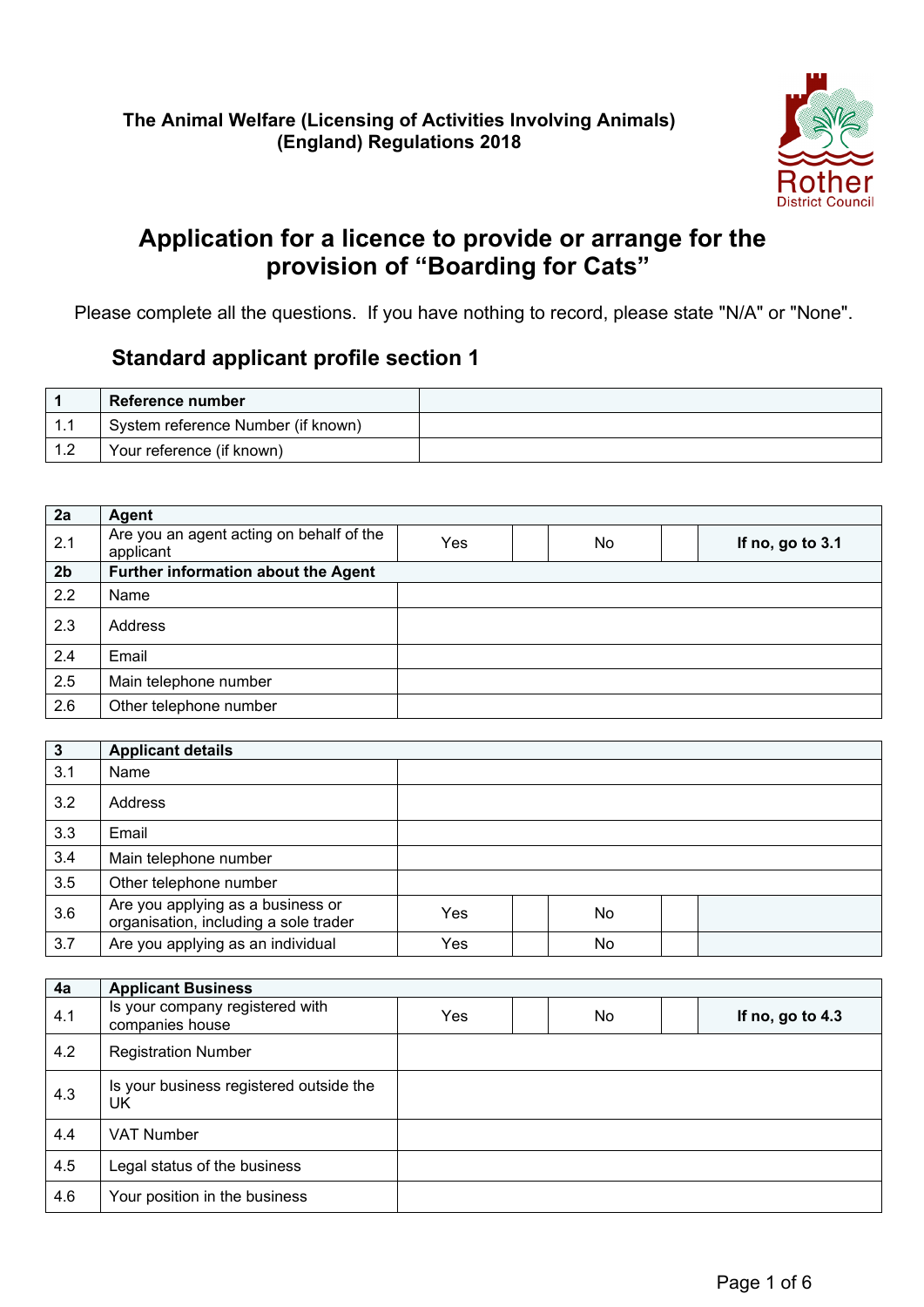| 4a             | <b>Applicant Business</b>                         |                                                                                                 |
|----------------|---------------------------------------------------|-------------------------------------------------------------------------------------------------|
| 4.7            | The country where your head office is<br>located. |                                                                                                 |
| 4 <sub>b</sub> | receive all communication                         | Business Address - This should be your official address - The address required of you by law to |
| 4.8            | Building name or number                           |                                                                                                 |
| 4.9            | <b>Street</b>                                     |                                                                                                 |
| 4.10           | <b>District</b>                                   |                                                                                                 |
| 4.11           | City or Town                                      |                                                                                                 |
| 4.12           | County or administrative area                     |                                                                                                 |
| 4.13           | Post Code                                         |                                                                                                 |
| 4.14           | Country                                           |                                                                                                 |

# **Licence type details section 2**

| 1a             | <b>Type of Application</b>              |            |                |  |
|----------------|-----------------------------------------|------------|----------------|--|
| 1.1            | Commercial<br>Boarding                  |            |                |  |
| 1.2            | Type of Application                     | <b>New</b> | Renewal        |  |
| 1.3            | Existing licence number (if applicable) |            |                |  |
| 1 <sub>b</sub> | Animals to be accommodated              |            |                |  |
| 1.4            | Cats                                    | Yes/No     | Maximum number |  |
|                |                                         |            |                |  |
| 1 <sub>c</sub> | Further information about the applicant |            |                |  |
| 2.6            | Date of birth                           |            |                |  |

| $\overline{2}$ | <b>Premises to be licensed</b>                            |        |
|----------------|-----------------------------------------------------------|--------|
| 2.1            | Name of premises/trading name                             |        |
| 2.2            | Address of premises                                       |        |
| 2.3            | Telephone number of premises                              |        |
| 2.4            | Email address                                             |        |
| 2.5            | Do you have planning permission for<br>this business use. | Yes/No |

| $\mathbf{3}$ | <b>Accommodation and facilities</b>                                                                        |  |
|--------------|------------------------------------------------------------------------------------------------------------|--|
| 3.1          | Details of the quarters used to<br>accommodate animals, including<br>number, size and type of construction |  |
| 3.2.         | Exercise facilities and arrangements                                                                       |  |
| 3.3          | Heating arrangements:                                                                                      |  |
| 3.4          | Method of ventilation of premises                                                                          |  |
| 3.5          | Lighting arrangements (natural &<br>artificial)                                                            |  |
| 3.6          | Water supply                                                                                               |  |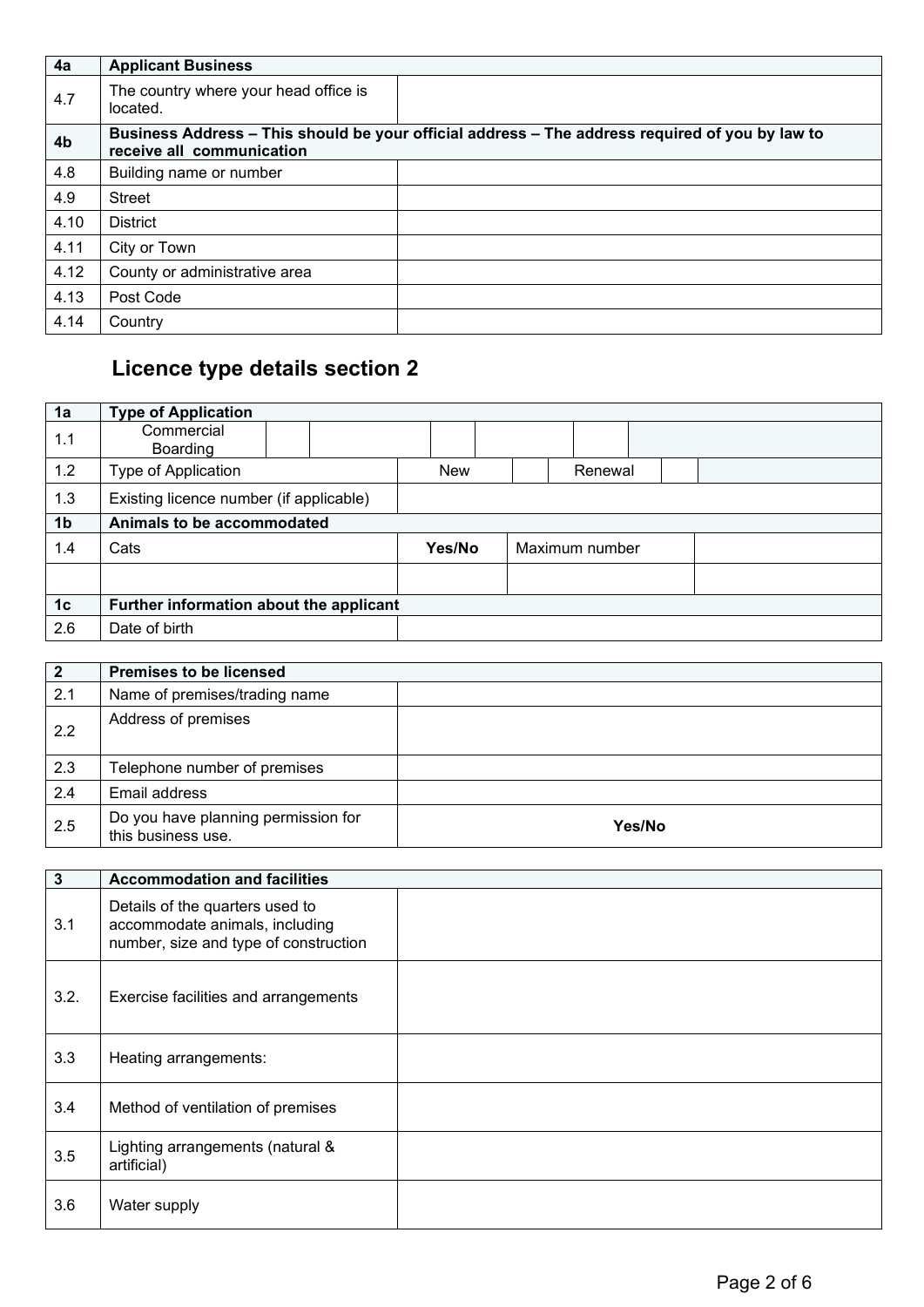| $\mathbf{3}$ | <b>Accommodation and facilities</b>                                       |        |
|--------------|---------------------------------------------------------------------------|--------|
| 3.7          | Facilities for food storage & preparation                                 |        |
| 3.8          | Arrangements for disposal of excreta,<br>bedding and other waste material |        |
| 3.9          | Isolation facilities for the control of<br>infectious diseases            |        |
| 3.10         | Fire precautions/equipment and<br>arrangements in the case of fire        |        |
| 3.11         | Do you keep and maintain a register of<br>animals?                        | Yes/No |
| 3.12         | How do you propose to minimise<br>disturbance from noise?                 |        |

| $\overline{\mathbf{4}}$ | Veterinary surgeon               |  |
|-------------------------|----------------------------------|--|
| 4.1                     | Name of usual veterinary surgeon |  |
| 4.2                     | Company name                     |  |
| 4.3                     | Address                          |  |
| 4.4                     | Telephone number                 |  |
| 4.5                     | Email address                    |  |

| 5a             | <b>Emergency key holder</b>          |        |                  |
|----------------|--------------------------------------|--------|------------------|
| 5.1            | Do you have an emergency key holder? | Yes/No | If no, go to 6.1 |
| 5.2            | Name                                 |        |                  |
| 5.3            | Position/job title                   |        |                  |
| 5.4            | Address                              |        |                  |
| 5.5            | Daytime telephone number             |        |                  |
| 5.6            | Evening/other telephone number       |        |                  |
| 5.7            | Email address                        |        |                  |
| 5.8            | Add another person?                  | Yes/No | If no, go to 6.1 |
|                |                                      |        |                  |
| 5 <sub>b</sub> | <b>Emergency key holder 2</b>        |        |                  |
| 5.9            | Name                                 |        |                  |
| 5.10           | Position/job title                   |        |                  |
| 5.11           | Address                              |        |                  |
| 5.12           | Daytime telephone number             |        |                  |
| 5.13           | Evening/other telephone number       |        |                  |

| 6   | <b>Public liability insurance</b>       |        |                  |
|-----|-----------------------------------------|--------|------------------|
| 6.1 | Do you have public liability insurance? | Yes/No | If no, go to 6.7 |
| 6.2 | Please provide details of the policy    |        |                  |
| 6.3 | Insurance company                       |        |                  |
| 6.4 | Policy number                           |        |                  |
| 6.5 | Period of cover                         |        |                  |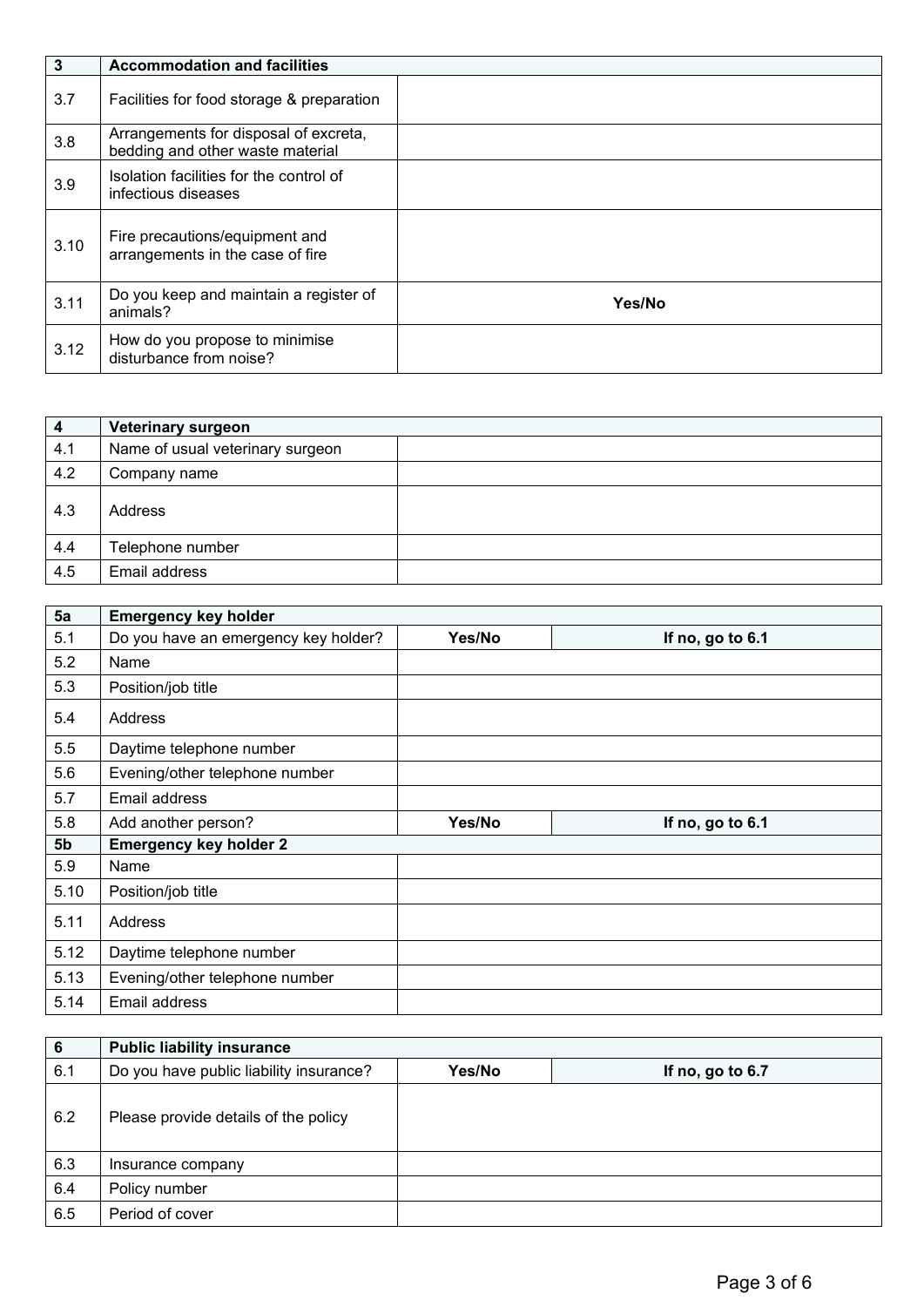| 6.6 | Amount of cover $(E)$                  |  |
|-----|----------------------------------------|--|
| 6.7 | Please state what steps you are taking |  |
|     | to obtain such insurance               |  |

| $\overline{7}$ | <b>Disqualifications and convictions</b>                                                                                                                           |  |        |
|----------------|--------------------------------------------------------------------------------------------------------------------------------------------------------------------|--|--------|
|                | Has the applicant, or any person who will have control or management of the establishment, ever been<br>disqualified from:                                         |  |        |
| 7.1            | Keeping a pet shop?                                                                                                                                                |  | Yes/No |
| 7.2            | Keeping a dog?                                                                                                                                                     |  | Yes/No |
| 7.3            | Keeping an animal boarding establishment?                                                                                                                          |  | Yes/No |
| 7.4            | Keeping a riding establishment?                                                                                                                                    |  | Yes/No |
| 7.5            | Having custody of animals?                                                                                                                                         |  | Yes/No |
| 7.6            | Has the applicant, or any person who will have control or<br>management of the establishment, been convicted of any<br>offences under the Animal Welfare Act 2006? |  | Yes/No |
| 7.7            | Has the applicant, or any person who will have control or<br>management of the establishment, ever had a licence<br>refused, revoked or cancelled?                 |  | Yes/No |
| 7.8            | If yes to any of these questions,<br>please provide details,                                                                                                       |  |        |

|     | <b>Additional details</b>                                                                             |  |
|-----|-------------------------------------------------------------------------------------------------------|--|
|     | Please check local guidance notes and conditions for any additional information which may be required |  |
| 8.1 | Additional information which is<br>required or may be relevant to<br>the application                  |  |

# **Veterinary Inspection Costs**

The applicant/licence holder is responsible for paying the full cost(s) of inspections carried by the Council's appointed veterinary inspector. This applies to inspections required during the application process and during the licence period.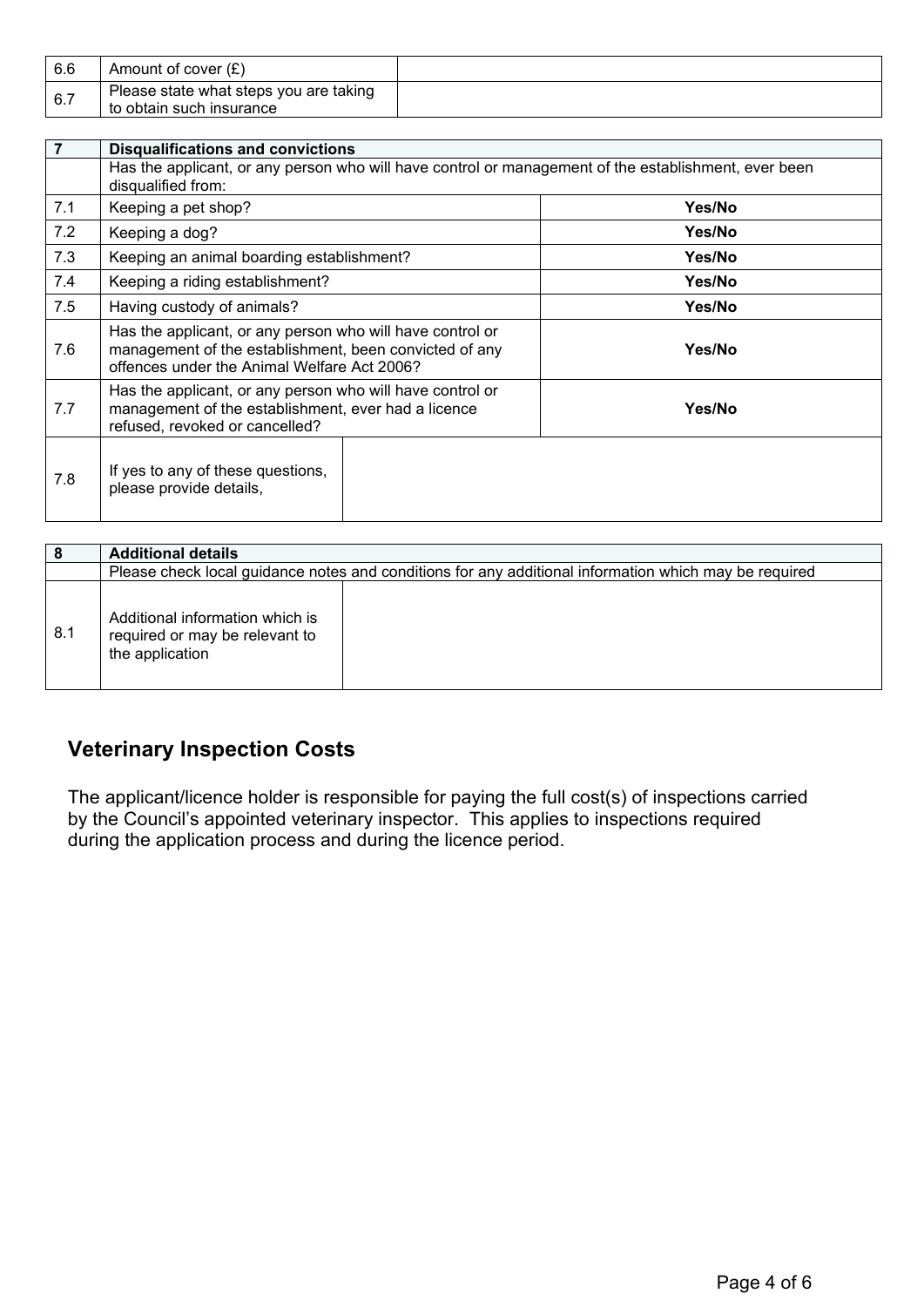## **Standard declaration section**

| <b>General and Specific Licence Conditions &amp; Guidance</b>                           |  |
|-----------------------------------------------------------------------------------------|--|
| All applicants to tick that they have read the applicable licence conditions & guidance |  |
| Boarding for cats                                                                       |  |

| $\overline{2}$ | <b>Additional Information</b>                     |  |
|----------------|---------------------------------------------------|--|
|                | Please attach the following Information           |  |
| 2.1            | A plan of the premises                            |  |
| 2.2            | Insurance policy                                  |  |
| 2.3            | Operating procedures including Covid<br>19 issues |  |
| 2.4            | Risk Assessments (including Fire)                 |  |
| 2.5            | Infection control procedure including<br>handover |  |
| 2.6            | Qualifications                                    |  |
| 2.7            | Training records                                  |  |

| $\overline{3}$ | <b>Declaration</b>                                                               |                                                                                                                                                                                                              |
|----------------|----------------------------------------------------------------------------------|--------------------------------------------------------------------------------------------------------------------------------------------------------------------------------------------------------------|
| 3.1            | by the applicant.                                                                | This section must be completed by the applicant. If you are an agent please ensure this section is completed                                                                                                 |
| 3.2            |                                                                                  | I am aware of the provisions of the relevant Act and licence conditions. The details contained in the application<br>form and any attached documentation are correct to the best of my knowledge and belief. |
| 3.3            | Signing this box indicates you have read<br>and understood the above declaration |                                                                                                                                                                                                              |
| 3.4            | <b>Full Name</b>                                                                 |                                                                                                                                                                                                              |
| 3.5            | Capacity                                                                         |                                                                                                                                                                                                              |
| 3.6            | Date                                                                             |                                                                                                                                                                                                              |

#### **Fees**

#### **Payments**

Please refer to the animal licensing pages [www.rother.gov.uk](http://www.rother.gov.uk/) From the home screen, select "business" tab then "licences & registers".

#### **Please pay online:**

[www.rother.gov.uk/pay](http://www.rother.gov.uk/pay) and select the "Licence, Permits and Registrations" drop down option.

If you have paid on-line please complete this box:

| Date paid:               |             |
|--------------------------|-------------|
| Card type:               |             |
| Amount                   |             |
| Payment reference:       |             |
| Copy of receipt enclosed | No.<br>Yes. |